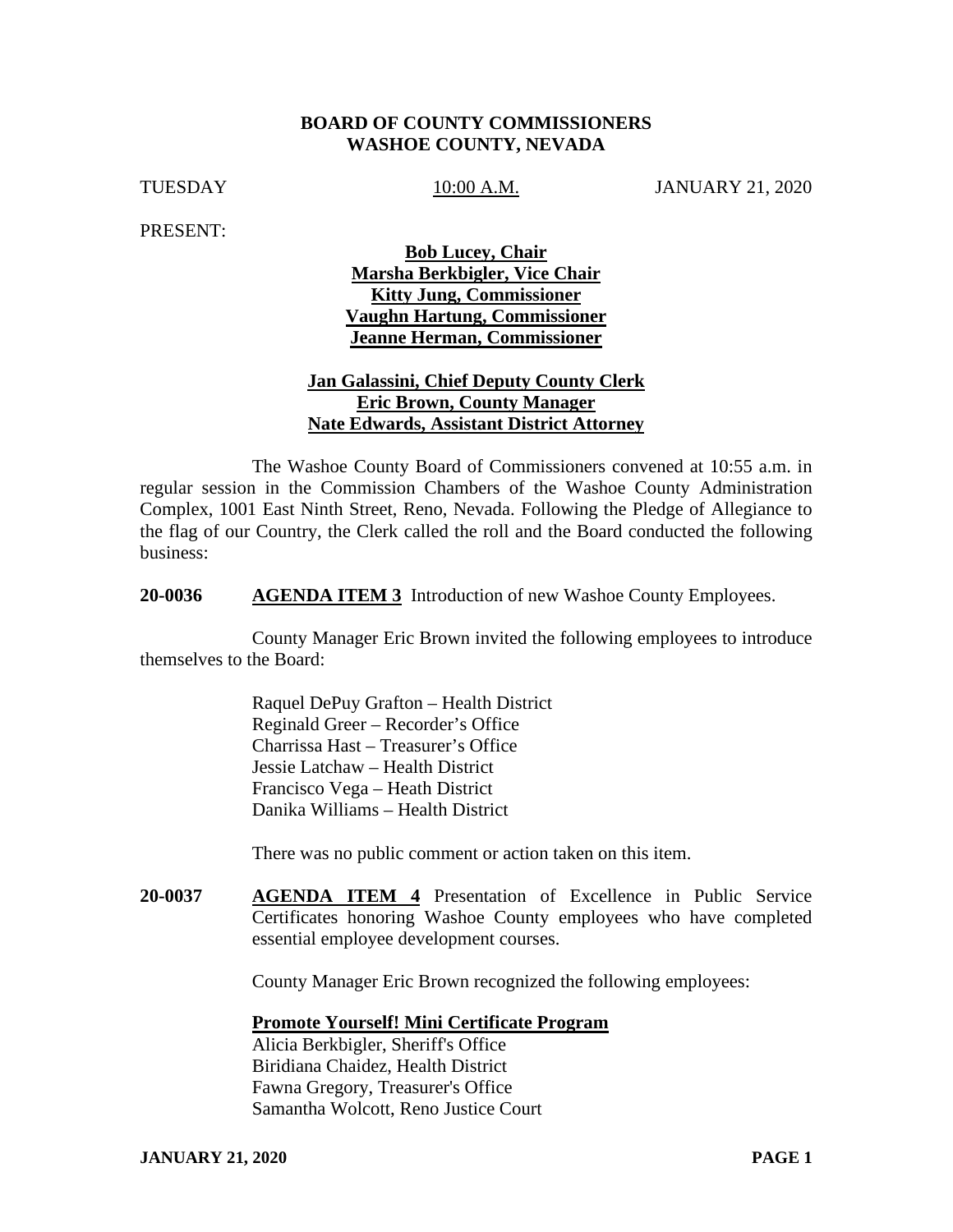# **Essentials of High Performing Teams**

Diana Altura, District Attorney's Office Alicia Berkbigler, Sheriff's Office Nicholas Florey, Health District Fawna Gregory, Treasurer's Office Judith Maldonado, Human Services Agency

#### **Essentials of Management Development**

Jennifer Conlan, Community Service'S Department Emily Ladouceur, Assessor's Office

#### **Essentials of Personal Effectiveness**

Diana Altura, District Attorney's Office Fawna Gregory, Treasurer's Office Jean Koster, Library Judith Maldonado, Human Services Agency Stephanie Martell, Assessor's Office

#### **Essentials of Support Staff**

Diana Altura, District Attorney's Office Emily Ladouceur, Assessor's Office Andrea Lee, District Attorney's Office Judith Maldonado, Human Services Agency Stephanie Martell, Assessor's Office

There was no public comment or action taken on this item.

**20-0038 AGENDA ITEM 5** Washoe Leadership Program, Recognition Committee - Shining Star Recognition Award

County Manager Eric Brown presented certificates and recognized the following individuals:

### **MARCH 2019**

James Burke, Jr. - Community Services Department\* Biridiana Chaidez (Mendoza) - Health District Asta Dominguez – Comptroller's Office Erin Logan - Manager's Office\* Jonathan Lujan - Clerk's Office Stephanie Mansfield - Assessor's Office\* Roxana Miller - Clerk's Office\* Carol (Lynnie) Shore - Health District\* Sonya Smith - Health District\* **APRIL 2019** Chantelle Batton - Health District\* Jeff Brooks - Animal Services\*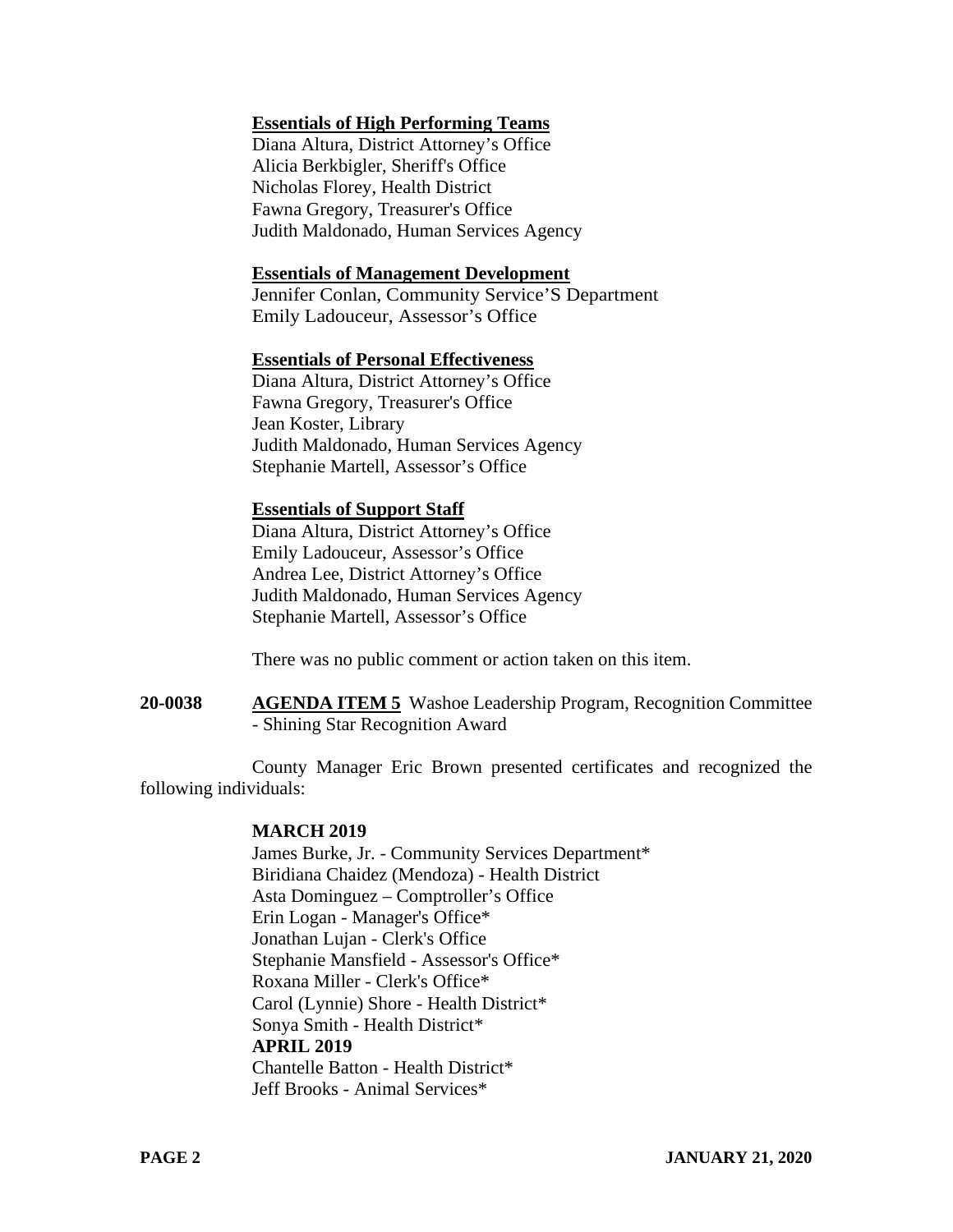Susana Contreras - Assessor's Office\* Doni Gassaway - Clerk's Office Kimberly Graham - Health District\* Jeff Hoppe - District Attorney's Office\* Heather Kerwin - Health District\* Heidi Mittelstaedt-Nelson - Animal Services Mary (Maria) Rodriguez - Health District\* Jessi Salim - Health District\* Dwayne Smith - Community Service's Department\* Dawn Spinola - Health District\* Jeremy Wilson - Human Services Agency\* **MAY 2019** Jason Bogal - Technology Services\* Andrew Brown - Community Services Department Patricia Dyer - Community Services Department\* Idella Fields - Community Services Department\* Kelly Hvegholm - Technology Services\* Michael Lupan - Health District\* Kathie Maestas - Recorder's Office Wes Rubio - Health District\* Chris Sarman - Assessor's Office\* Lona Tette - Technology Services\* **JUNE 2019** Stephanie Gallop - Animal Services\* Clinton Nelms - Animal Services\*

\*employee was not present to accept the certificate.

#### **20-0039 AGENDA ITEM 6** Public Comment.

Ms. Elise Weatherly spoke about the pursuit of the truth, prioritization, fire station consolidation, and local churches. She requested an open forum public debate with Summit Church representatives.

Mr. Michael Pitkin spoke about his family working in law enforcement. He said other jurisdictions used the public safety budget for retirement expenses and thought eventually every budget would be impacted. He opined a time would come when jurisdictions could no longer afford to arrest and incarcerate individuals for using drugs. He asked the Board to establish a harm reduction program and a location to perform studies on drug users. He wanted a housing program for practicing addicts who could meet monthly with a social worker or nurse. He thought a housing program could help determine how best to assist a person who had housing with developing better self-care. He opined crime would be reduced if adequate budgets were available to assist individuals find and retain jobs.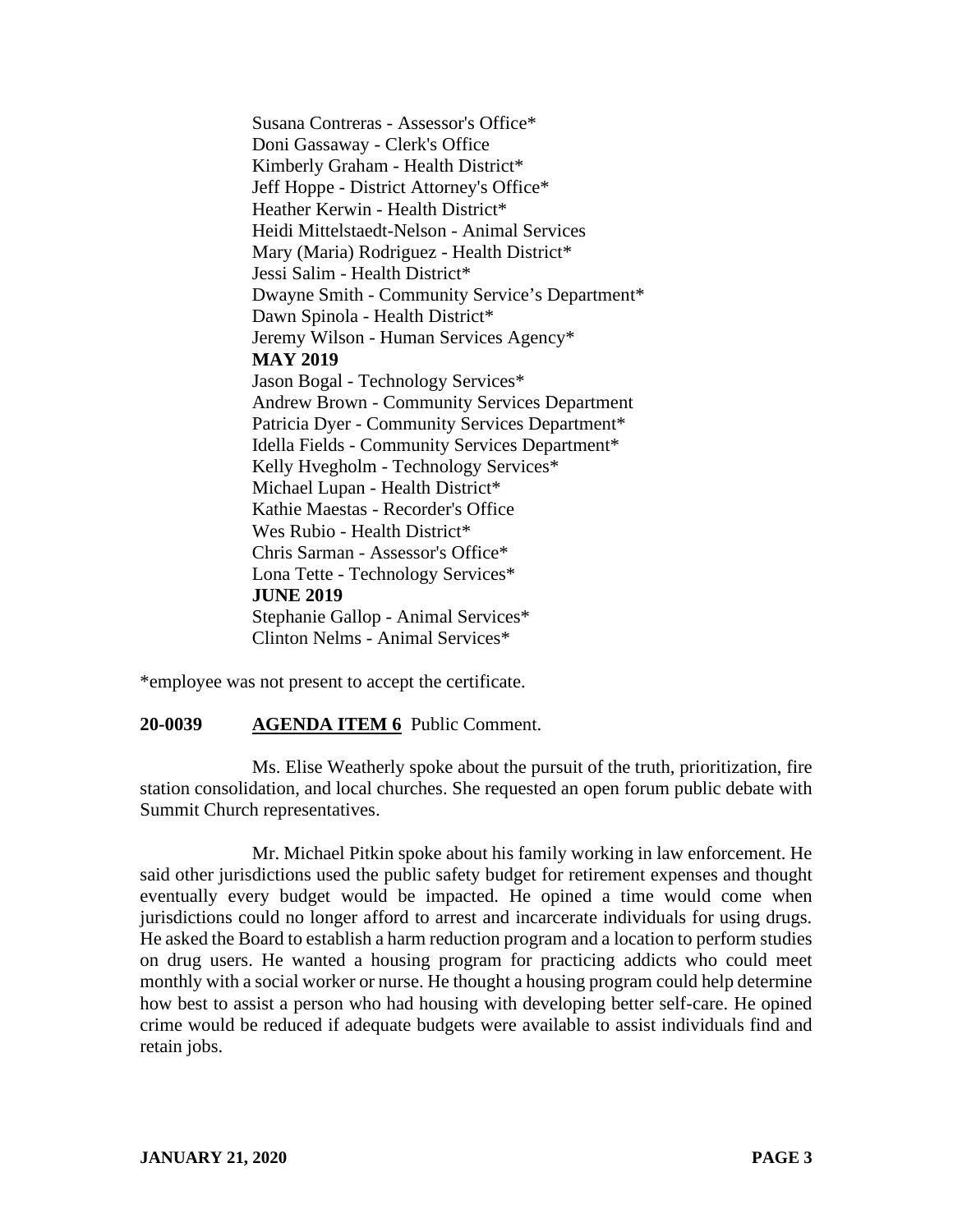Ms. Judith Miller thanked the Commissioners for appointing Sarah Schmitz to the Incline Village General Improvement District Board of Trustees and thanked Senior Planner Kelly Mullin for her work on short-term rentals (STRs). She expressed concern about the overabundance of STRs in Incline Village, saying she thought there were more than 1,000 STRs in a community with a total of 7,800 dwelling units. She said she went to the last Planning Commission meeting and noted District 1 was not represented due to changes in the district. She stated a phrase was deleted from the Development Code about residential uses being primarily or wholly non-transient. She thought that phrase defined residential use and she asked for the language to be retained along with a clear definition.

Ms. Tammy Holt-Still expressed concern about rumors related to support of the lands bill. She opined the current infrastructure could not sustain additional development if the County decided to build on parcels received through the lands bill. She referred to Lemmon Valley as an example of infrastructure not being sustainable. She stated it was not the responsibility of individuals who purchased homes to ensure proper infrastructure was in place; it was the responsibility of the developers and the County. She said it was a closed basin and water could not continue to be pumped into the basin without flooding the area. Flooding started three years ago, she indicated, and the issues had not been resolved. She asserted Assistant County Manager Dave Solaro had stated the water would be gone by the end of the first summer, but that did not happen.

Chief Deputy County Clerk Jan Galassini noted an email from Ms. Annemarie Grant had been received and would be placed on the record.

# **20-0040 AGENDA ITEM 7** Announcements/Reports.

Commissioner Jung said Mr. Jim Severt spoke during public comment at the last meeting and explained he was the creator of the Biggest Little Bike Park in Sun Valley. She mistakenly thought the bike park was in her district, although she and Commissioner Herman had since decided to work on the project together. She said they were meeting with staff to address issues and move forward with the project. She said she, Commissioner Herman, and County Manager Eric Brown attended a Martin Luther King Jr. event and expressed pride in representing the County. She announced a Sun Valley Citizen Advisory Board meeting would be held that evening at 6:00 p.m. at the Sun Valley Community Center. She encouraged elected department heads, the Sheriff, and the District Attorney to attend these meetings. She recognized that Commissioner Hartung served many years on the Citizen Advisory Board (CAB) in Spanish Springs.

Vice Chair Berkbigler noted she received emails that included newspaper clippings from the Nevada Independent that indicated Nevada Family Courts were overcrowded. She asked for a presentation, including possible solutions to resolve the overcrowding issue. She said the Family Court was so important to the community and she wanted to know the direction it was going. She announced she walked in the Reno Women's March held on Saturday, January 18, and said it was well-attended. They walked from the BELIEVE sign downtown to the Reno Event Center on 4th Street. She brought up the Incline Village CAB and, while CABs were created primarily to review planning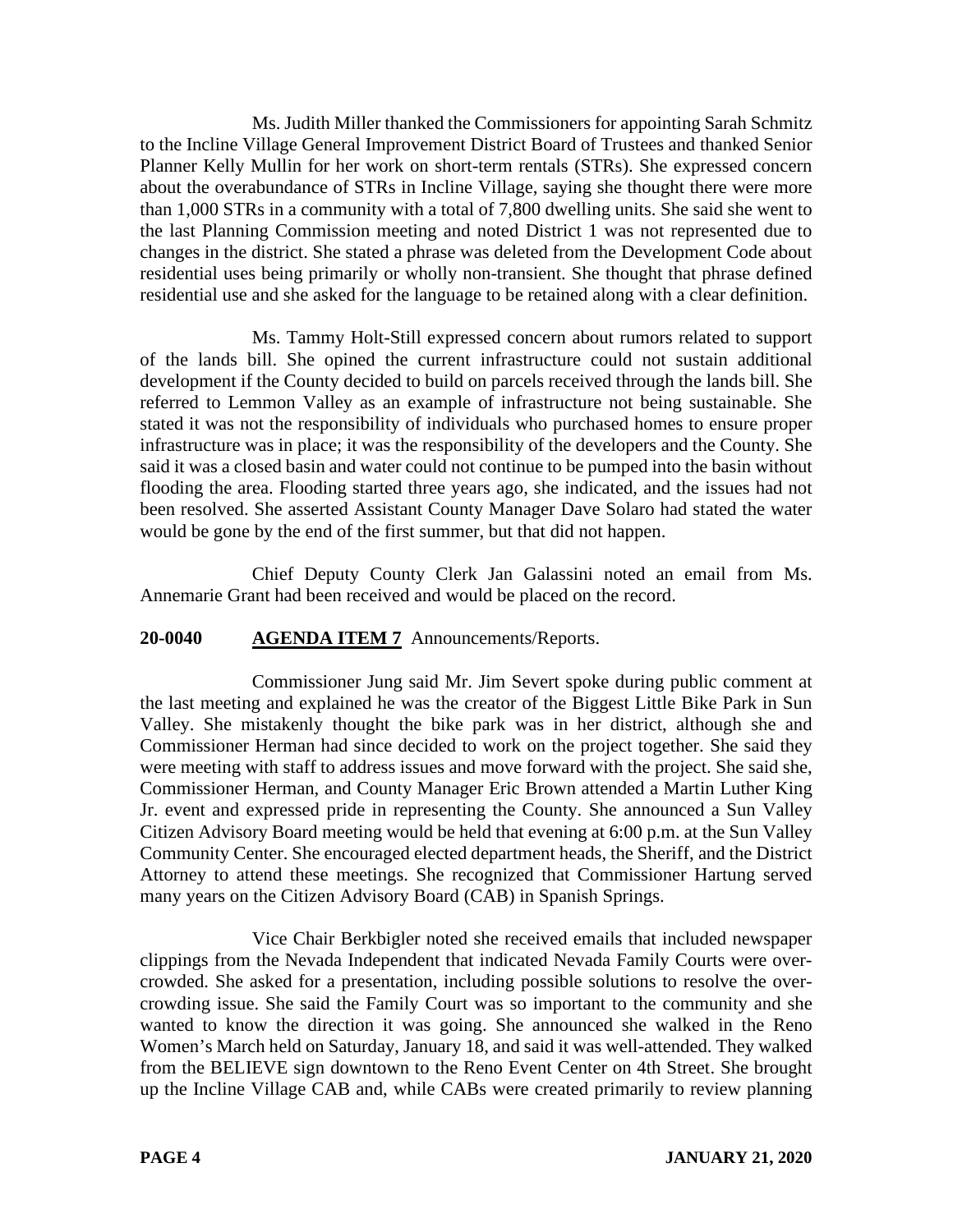issues, she wanted them to be opened to general issues such as parking and traffic. She stated the issues were important to the community because there were not enough planning issues to justify holding a meeting more than once a year. She indicated Sun Valley was working towards that direction and she wanted the same for the Incline Village CAB.

Commissioner Hartung wanted staff to return with a presentation about the Spanish Springs storm water utility, including its history, the footprint of Sparks when it was enacted, and who built what. He wanted this storm water utility to be a potential model in the region. He thought the only way to successfully deal with storm water was to have several smaller utilities to retain, detain, or move water through the system. He remembered the flooding in Spanish Springs 33 years ago being worse than the worst flooding in the north valleys. He indicated Eagle Canyon Drive had five to six feet of water across the road and Pyramid Way had washed out. He thought it was time to have the conversation about the role that development partners would play with storm water utilities.

Commissioner Herman said each CAB faced the same issues because they had the same rules. She thought all CABs should include more topics of discussion other than development.

Chair Lucey agreed the CABs had issues and he received feedback from his constituents that they wanted the meetings to provide the ability to have discussions on other items. He explained each area had dynamic needs and discussion needed to occur about what each CAB needed to include in its meetings. He said some areas were more development driven than others. He mentioned Vice Chair Berkbigler brought up a report published by the National Council of Juvenile and Family Court Judges about how well the Family and District Courts were doing with the lack of staff. He stated the Family Court would have a new judge seated in November. He thought the Court Administrator could present information about the changes in staffing levels to accommodate the growth.

Chair Lucey announced the National Bowling Stadium reopened and had a ribbon-cutting ceremony along with free bowling for the public on Wednesday, January 15. He indicated the U.S. Bowling Congress would return to Reno for an annual event and the proposed attendance could be higher than anticipated. He said it represented about 100,000 room nights in addition to more retail and food purchases, which were important to the local economy. He noted many things that were initiated downtown were because of the U.S. Bowling Congress years ago. He thanked Washoe County and this Board for supporting the business improvement district and said the U.S. Bowling Congress recognized the dramatic change in the downtown area. He spoke about growth and increased economic development in the community with the sale of the Harrah's property to CAI Investments, which would change to a non-gaming property.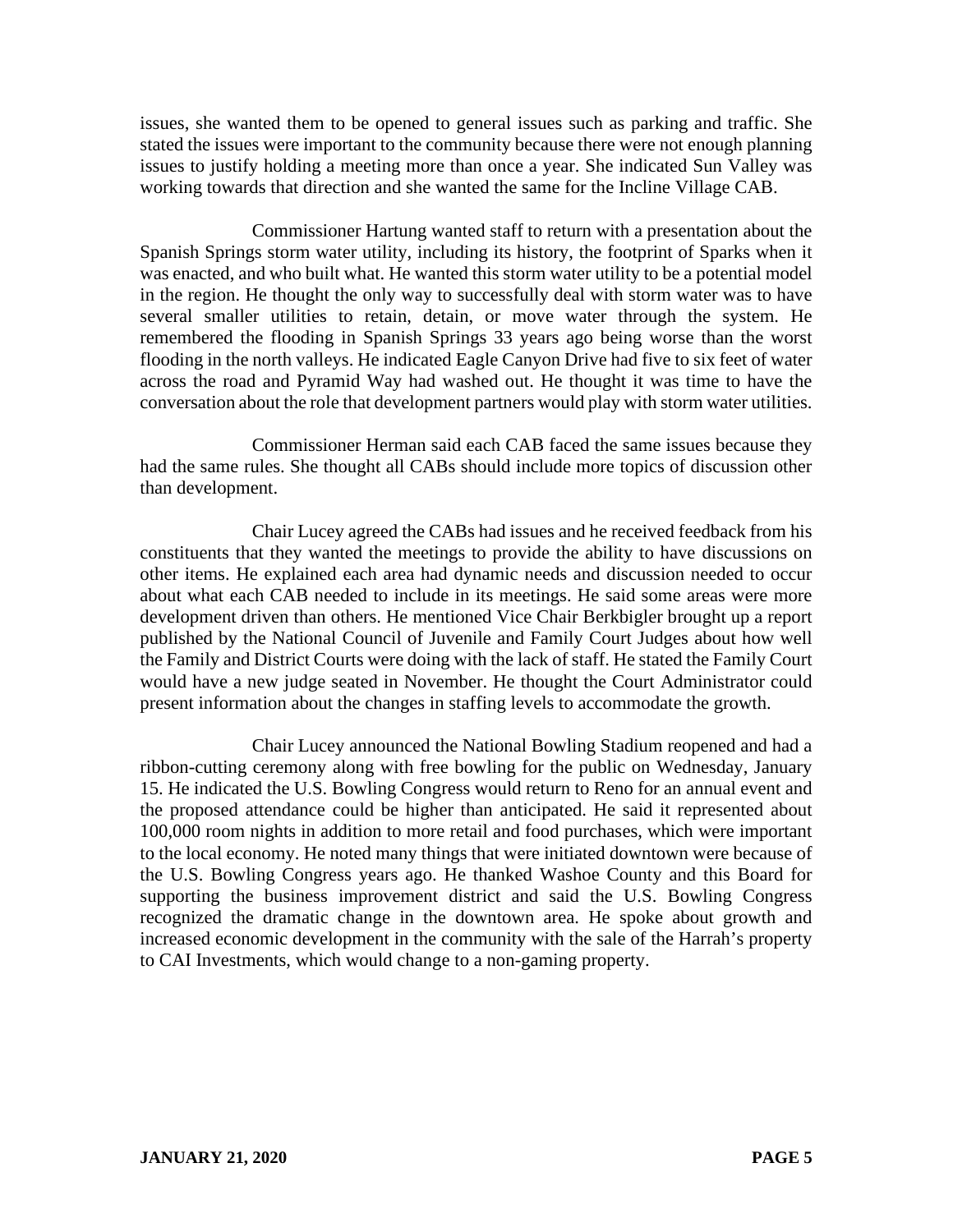# **DONATIONS**

- **20-0041 8A** Recommendation to accept a one-time appreciation gift donation of 300 tri-tip individual meals [estimated value of \$6,000.00] from a private citizen to the Washoe County Sheriff's Office. Sheriff. (All Commission Districts.)
- **20-0042 8B1** Recommendation to (1) acknowledge various items donated totaling an estimated market value of [\$5,376.00]; (2) accept donations to Washoe County Human Services Agency to support child welfare activities in the amount of [\$34,018.50] retroactive for the period November 1, 2019 through December 20, 2019; and direct the Comptroller's Office to make the necessary budget amendments. Human Services Agency. (All Commission Districts.)
- **20-0043 8B2** Recommendation to (1) acknowledge various items donated totaling an estimated market value of [\$457.00]; and (2) accept donations to the Human Services Agency – Senior Services Fund to support operations of the Washoe County Senior Centers in the amount of [\$1,115.96] retroactive for the period November 1, 2019 through December 20, 2019; and direct the Comptroller to make the necessary budget amendments. Human Services Agency. (All Commission Districts.)

There was no response to the call for public comment.

On motion by Vice Chair Berkbigler, seconded by Commissioner Jung, which motion duly carried on a 5-0 vote, it was ordered that Agenda Items 8A through 8B2 be accepted.

# **CONSENT AGENDA ITEM** – **9A**

**20-0044 9A** Recommendation to approve a Commission District Special Fund disbursement [in the amount of \$11,200] for Fiscal Year 2019-2020; District 1 Commissioner Marsha Berkbigler recommends a [\$11,200] grant to the Incline Village General Improvement District (IVGID) to purchase animal resistant trash and recycle containers along Lakeshore Boulevard; approve Resolution necessary for the same; and direct the Comptroller's Office to make the necessary disbursement of funds. Manager's Office. (Commission District 1.)

On the call for public comment, Ms. Judith Miller noted trash was an issue in Incline Village and thanked the Board for contributing bear-proof containers. She expressed concern that the language in the Resolution was copied from the Incline Village General Improvement District's website. She thought they tended to refer to themselves as a quasi-public agency but she stated they were a quasi-municipal entity that was required to abide by the Nevada Revised Statutes (NRS). She noted she would work with them directly on this matter. She provided a document, which was placed on file with the Clerk.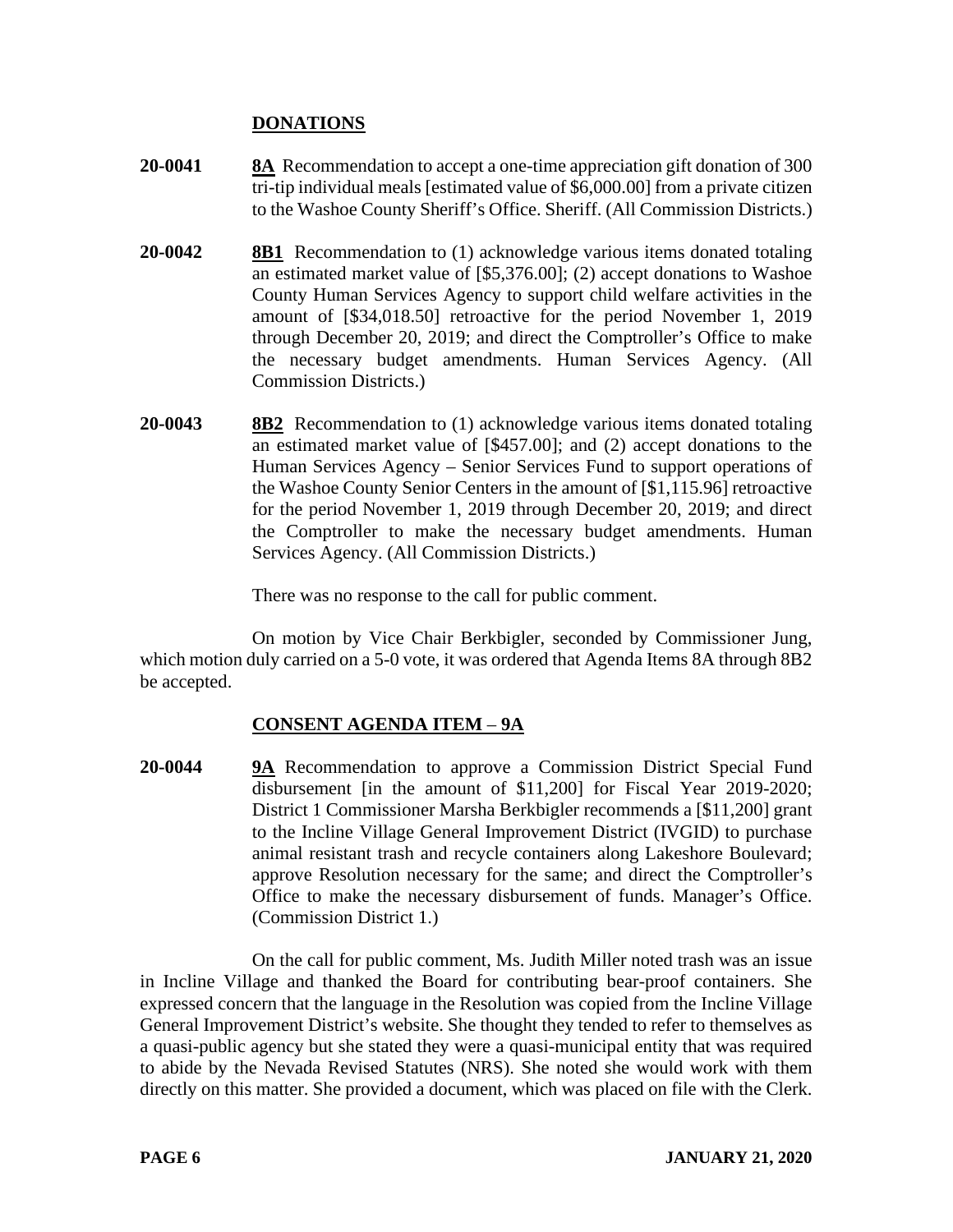Vice Chair Berkbigler stated she received a message from Assistant County Manager Dave Solaro that stated the NRS defined a general improvement district as a quasi-municipal entity. She thanked Ms. Miller for bringing that to the Board's attention.

On motion by Commissioner Hartung, seconded by Commissioner Jung, which motion duly carried on a 5-0 vote, it was ordered that Consent Agenda Item 9A be approved. The Resolution for same is attached hereto and made a part of the minutes thereof.

**20-0045 AGENDA ITEM 10** Recommendation to adopt a resolution directing the Clerk to notify the Washoe County Debt Management Commission of the County's proposal to issue its Washoe County, Nevada General Obligation (Limited Tax) Nevada Shared Radio System Bonds (additionally secured by pledged revenues) in the [maximum principal amount of \$15,000,000] for public safety projects: providing certain details in connection therewith; and providing the effective date hereof. Manager's Office. (All Commission Districts.)

Assistant County Manager Christine Vuletich recommended the Board adopt a Resolution directing the Clerk to notify the Washoe County Debt Management Commission of the County's proposal to issue General Obligation Bonds for the Nevada Shared Radio System. She reviewed the previous actions and background included in the staff report, and stated this was planned to conclude in July of 2020.

There was no response to the call for public comment.

On motion by Commissioner Hartung, seconded by Commissioner Jung, which motion duly carried on a 5-0 vote, it was ordered that Agenda Item 10 be adopted. The Resolution for same is attached hereto and made a part of the minutes thereof.

**20-0046 AGENDA ITEM 11** Recommendation to acknowledge Preliminary Financial Outlook Report for the upcoming development of the Fiscal Year 2021 Budget; and possible direction to staff. Manager's Office. (All Commission Districts.)

Assistant County Manager Christine Vuletich and Budget Manager Lori Cooke conducted a PowerPoint presentation, a copy of which was placed on file with the Clerk. They reviewed slides with the following titles: General Fund FY 2019 Financial Results; General Fund – Fund Balance; GFOA Fund Balance Guidelines; General Fund FY 2020 Budget (3 slides); General Fund Mid-Year FY 2020; Preliminary Outlook FY 2021 General Fund History; Preliminary General Fund FY 2021 Budget; Revenue Trends; General Fund Property Tax; Consolidated Tax; General Fund Known Cost Increases; Unknown Impacts & Emerging Issues; Capital Needs; Summary; Recommendations; and Budget Timeline & Next Steps.

There was no response to the call for public comment.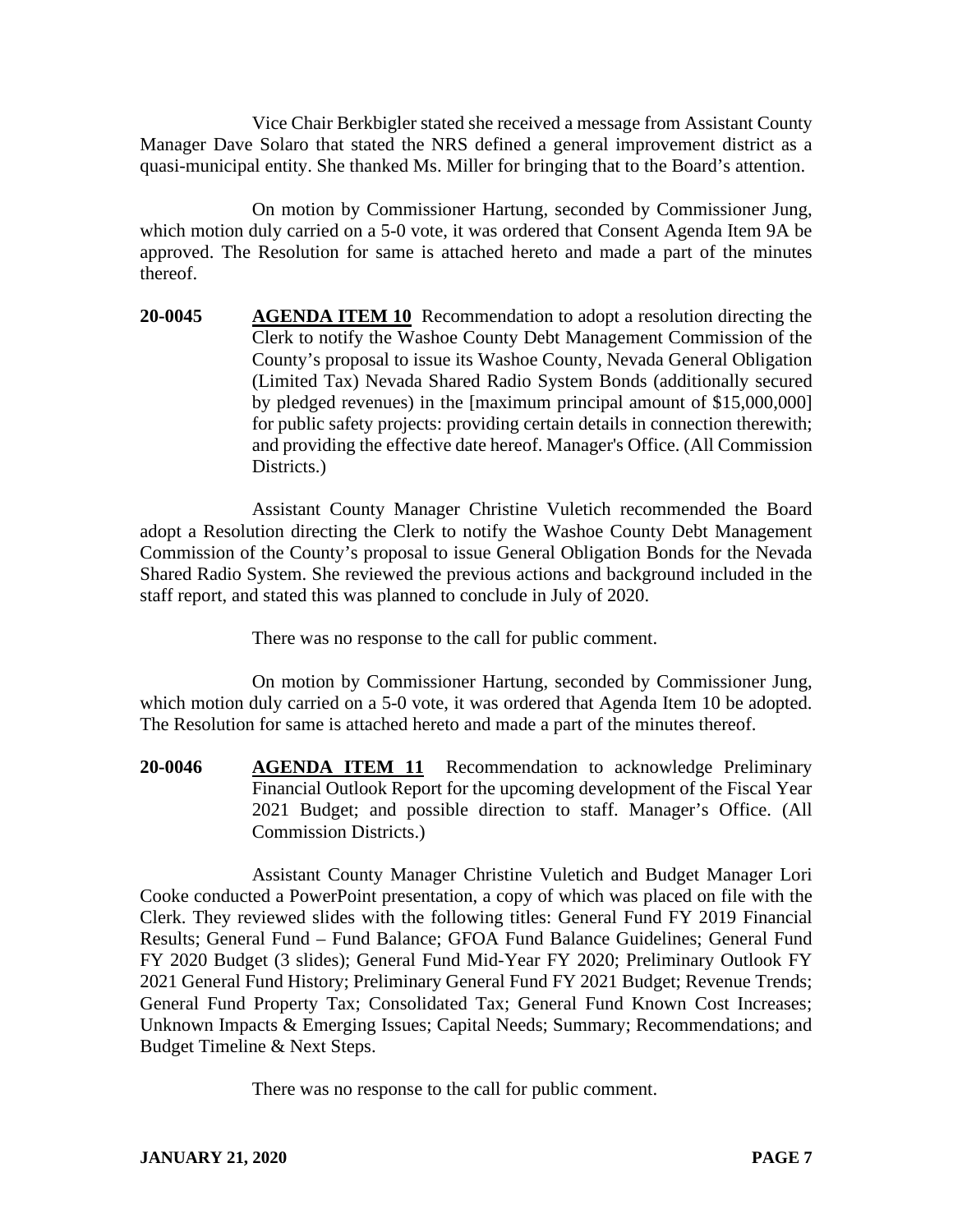On motion by Commissioner Hartung, seconded by Commissioner Herman, which motion duly carried on a 5-0 vote, it was ordered that Agenda Item 11 be accepted.

### **20-0047 AGENDA ITEM 12** Public Comment.

Ms. Elise Weatherly spoke about frustration, Excel Christian School, good businesses in the community, and her homeless daughter.

Mr. Wyn Ross expressed frustration about the management of the Community Services Department. He indicated important data from a hydrological study was discarded after he made many unsuccessful attempts to preserve the data when the Truckee Meadows Water Authority (TMWA) and the Washoe County Department of Water Resources merged five years prior. He wondered whether the new County Manager was aware of the basin resource investigations that occurred 25 years ago. Mr. Ross stated he had many requests for the data over the past five years but he had to explain the information was lost. He spoke regarding a statement Tammy Holt-Still had previously made about her husband accessing precipitation data from the Stead Airport, which was used to try to help explain the flooding at Swan Lake. He provided documents, which were placed on file with the Clerk.

## **20-0048 AGENDA ITEM 13** Announcements/Reports.

County Manager Eric Brown said he was previously included in many municipal budgets for counties and cities of various sizes, and he thought the County should be commended for its fiscal discipline and stewardship. The financial team impressed him, and he thought the County was in good hands. He spoke about an assessment the Board asked him to conduct after his first six months of employment but said he was not yet ready to present it. He mentioned concerns about technology systems coming to the end of life but there were opportunities for the County to operate more efficiently and provide better services. He said he would meet individually with the Commissioners over the next few weeks.

\* \* \* \* \* \* \* \* \* \* \*